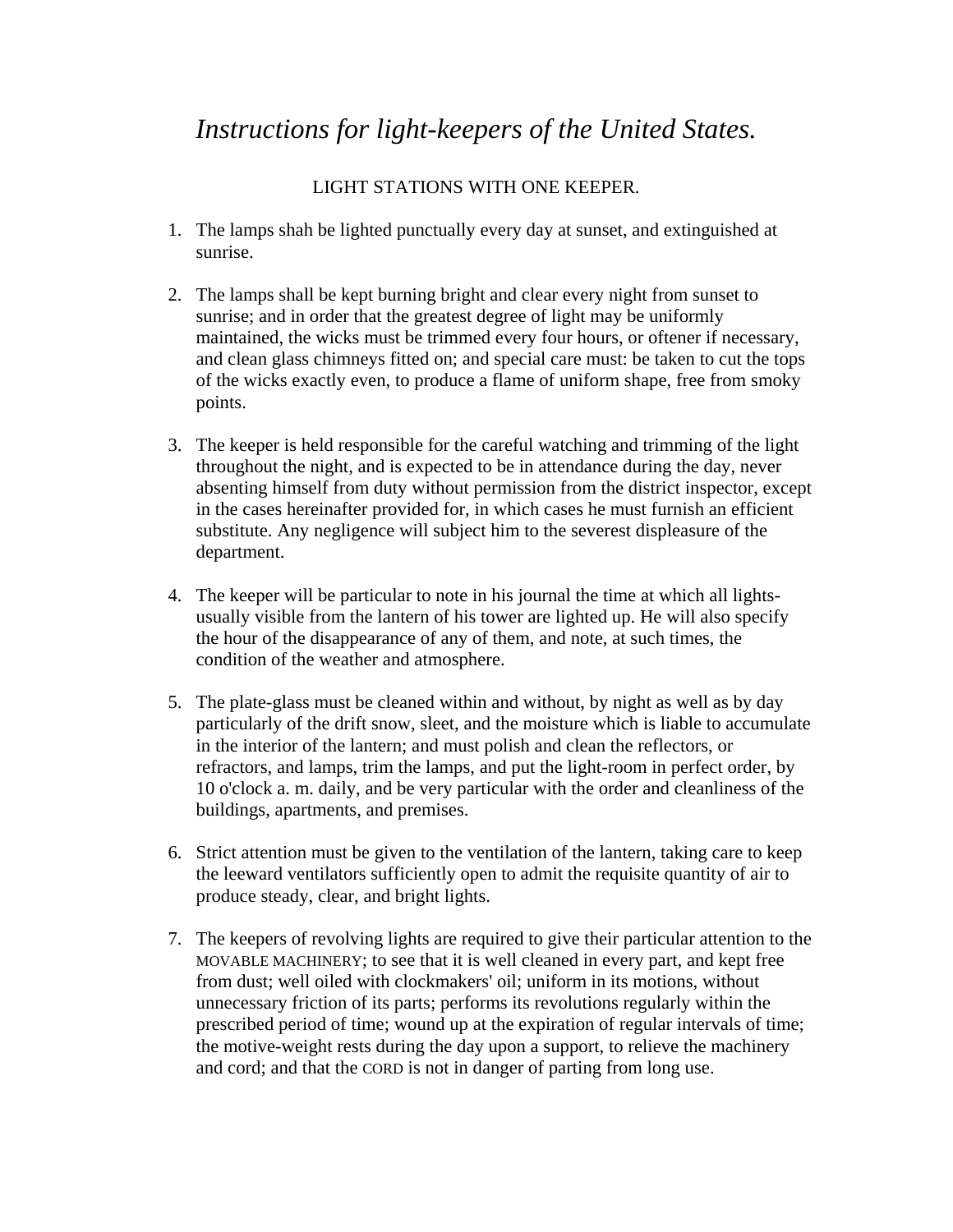- 8. When the frame upon which the lamps and reflectors are placed is movable, care must be taken to place the lights in the same position every night, leaving the dark side towards that portion of the horizon which does not require to be lighted; and the reflectors and lamps must be kept firmly screwed to the frame, with the lips of the reflectors perpendicular to the horizon, except in cases where it is specially required that they should be slightly inclined.
- 9. The keeper is held responsible for the safety and good order of the stores, utensils, and apparatus of every description, and for everything being put to its proper use and kept in its proper place. He shall take care that none of the stores or materials are wasted, and shall observe the strictest economy and the most careful management, yet so as to maintain, in every respect, the best possible light.
- 10. He is on no account to leave the turning-keys attached to the cranes of the oilcisterns after drawing oil, but shall remove and deposite them on the tray beside the oil-measures, or hang them up in some safe arid convenient place.
- 11. He shall keep a daily journal of the quantity of oil expended, and state of the weather, embodying any events of interest or importance that may occur. These shall be written in the journal-books to be kept at each station for the purpose, at the periods of the day when they occur, as they must on no account be trusted to memory. At the end of each quarter, he shall make up and transmit to the district inspectors, under cover to the collector of the district, who is superintendent of lights, a return, which shall be an accurate copy of the journal for the preceding quarter.
- 12. He is also required to take notice of any shipwrecks which shall happen within the vicinity of the light-house, and to enter an account thereof, according to the prescribed form, in a book furnished to each station for this purpose; and in such account he shall state, if practicable, whether the light was seen by any one on board the shipwrecked vessel, and recognised by him, and how long it was seen before the vessel struck; A copy of this entry shall form the shipwreck, return, and be forthwith forwarded to the inspector.
- 13. A book containing a note of the vessels passing each light-house shall be kept; and an annual schedule showing the number of vessels in each quarter, shall be sent to the district inspector.
- 14. The light-keeper is also held responsible for the good order and condition of everything belonging to the light-house establishment at the station under his charge, including the cleanliness of the apartments, passages, stairs, roofs, watercisterns, wells, storerooms, workshops, privies, stables, ash-pits of the dwellinghouses, &c., &c.
- 15. The light-keeper shall take especial care, at all times, that neither lucifer matches, nor anything else which is easily ignited, lighted lamps, candles, or fires, be left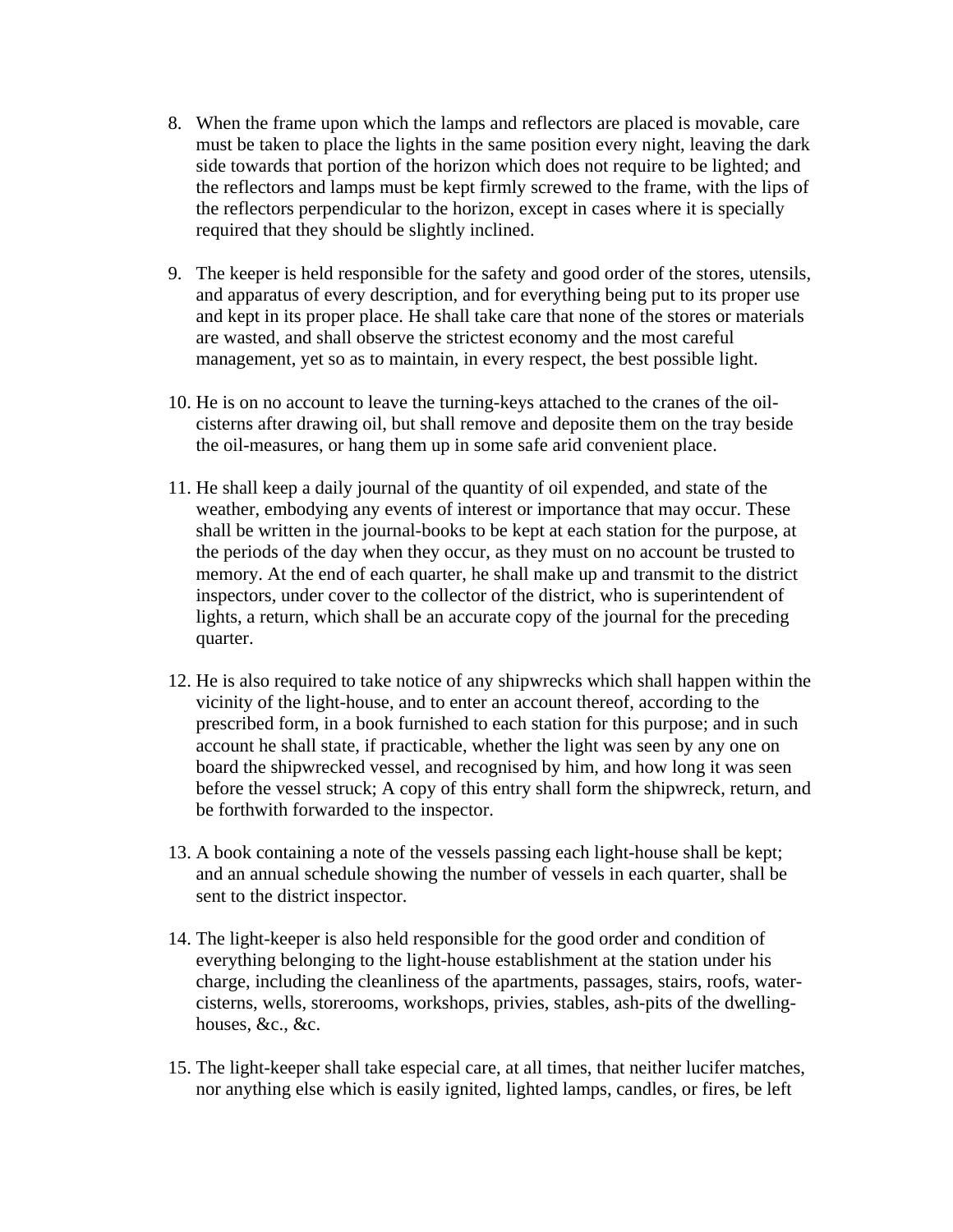anywhere in the premises, so as to endanger the public property by fire. The firebuckets are to be kept in the most convenient place for use, and, when the weather will permit, filled with water ready, and they are on no account to be removed for household purposes.

- 16. The light-keeper shall, under no circumstances, use tripoli powder for cleaning the refractors, or silvered parts of the reflectors, nor any other cleaning materials than the rouge, whiting, buffskins, and cleaning-cloths, &c., furnished by direction of the Light-house Board, and for the purposes designated in the directions to light-keepers. Each package or parcel of rouge arid whiting must be examined by the keeper before using it, by rubbing between his fingers, to ascertain that it is free from grit arid other impurities, and, should it be found to be of bad quality, and calculated to injure the apparatus, it must not be used. The tripoli powder shall be used exclusively for cleaning the backs of the reflectors, and other brass work of the apparatus.
- 17. The light-keeper shall endeavor to keep in good order and repair the dikes enclosing the light-house grounds, the landing-places and roads leading from thence to the light-house, and the drains therewith connected, together with all other things placed under his charge.
- 18. When stores of any kind are to be landed, for the use of the light-house, the keeper shall attend and give his assistance. He shall satisfy himself, upon these occasions, as far as possible, of the quantity and condition of the stores received, which must be duly entered in the store-books and quarterly-return book.
- 19. The light-keeper is to make a report of the quality of the stores in the return for the quarter immediately succeeding their receipt, and earlier should circumstances render it necessary, and also for the fourth quarter annually; and this report must proceed upon special trial of the several cisterns of oil, and the other stores in detail, both at the time of receiving them and after the expiration of sufficient time to test them fully.
- 20. Should the supply of light-house stores at any time appear to the keeper to be getting short, so as thereby to endanger the regular appearance of the light, he shall immediately inform the district inspector, and by prudence in the management of the lights, guard against a total consumption of the supplies before others can be received.
- 21. The light-keeper is prohibited from carrying on any trade or business whatever, which will take him from the premises, or in any other manner cause the neglect of his public duties.
- 22. He has permission to go from home to draw his salary, and also to attend public worship on Sunday, but on no other occasion without the permission of this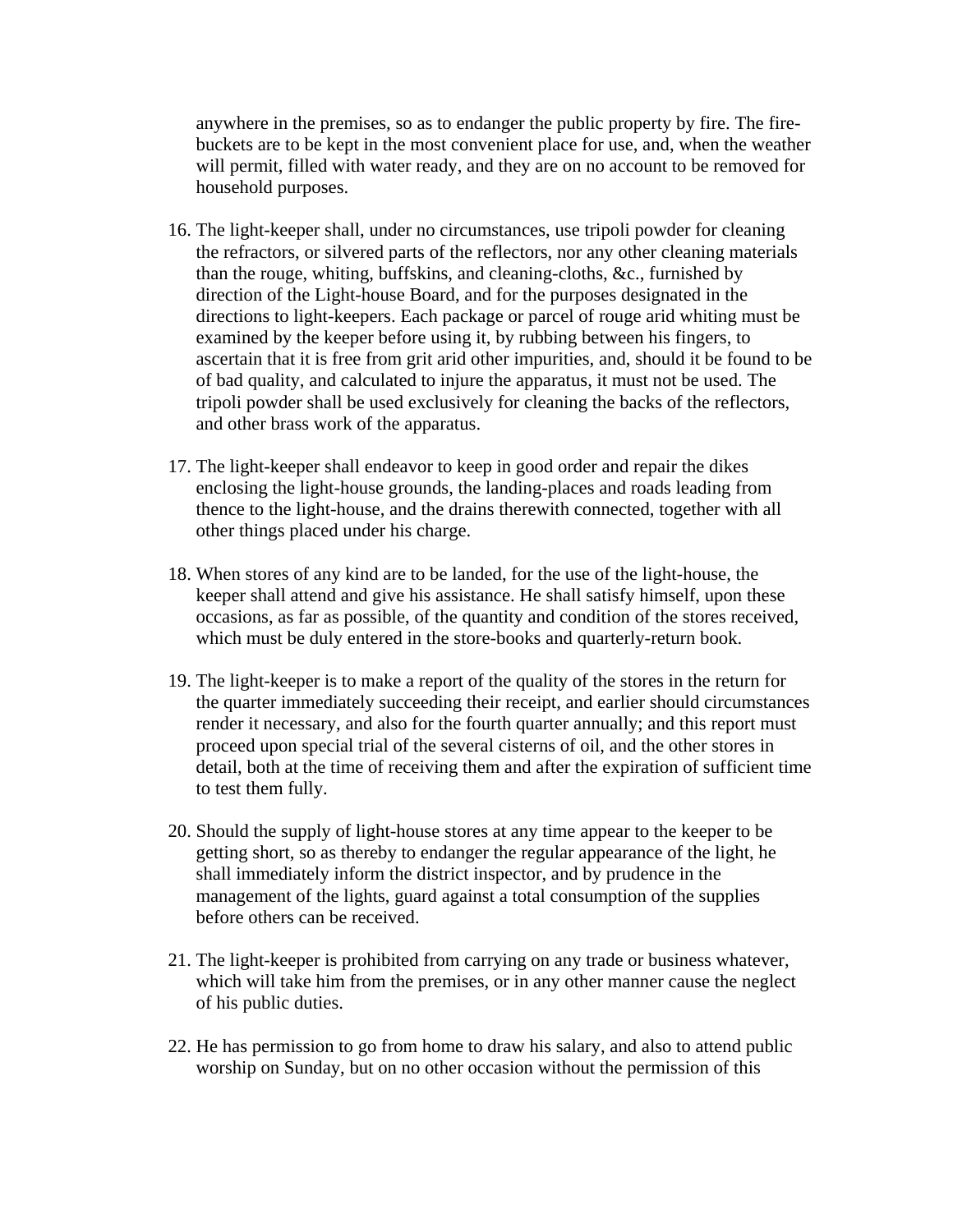district inspector. In case of sickness he must provide a temporary keeper, and report the fact, without delay, to the district inspector or superintendent of lights.

- 23. The light-keeper is required to be sober and industrious, and orderly in his family. He is expected to be polite to strangers, in showing the premises at such hours as do not interfere with the proper duties of his office; it being expressly understood that strangers shall not be admitted to the light-room after sunset. Not more than three persons shall have access to the light-room at one and the same time, during the day, and no stranger visiting the light-house shall be permitted to handle any part of the machinery or apparatus. The light-keeper must not, on any pretext, admit persons in a state of intoxication into the lighthouse. He is prohibited from selling any malt or spirituous liquors, and from allowing any to be sold on the premises under his charge
- 24. The light-keeper is to observe that the above general regulations are without prejudice to any more special instructions which may be made applicable to any particular light-house, pr to such orders as may, from time to time, be issued by the Light-house Board.
- 25. All official communications for the Light-house Board must be transmitted through the district inspector, except in cases of emergency, when they may be sent direct to one of the secretaries of the Lighthouse Board, under cover, to the honorable Secretary of the Treasury.
- 26. These instructions are to be hung up in a conspicuous place in the lighthouse, and in the keeper's dwelling. The keeper is required to make himself perfectly acquainted with them.

The breach of any of the foregoing instructions will subject the offending light-keeper to the severest, displeasure, of the department, and, in the absence of extenuating circumstances, to dismissal.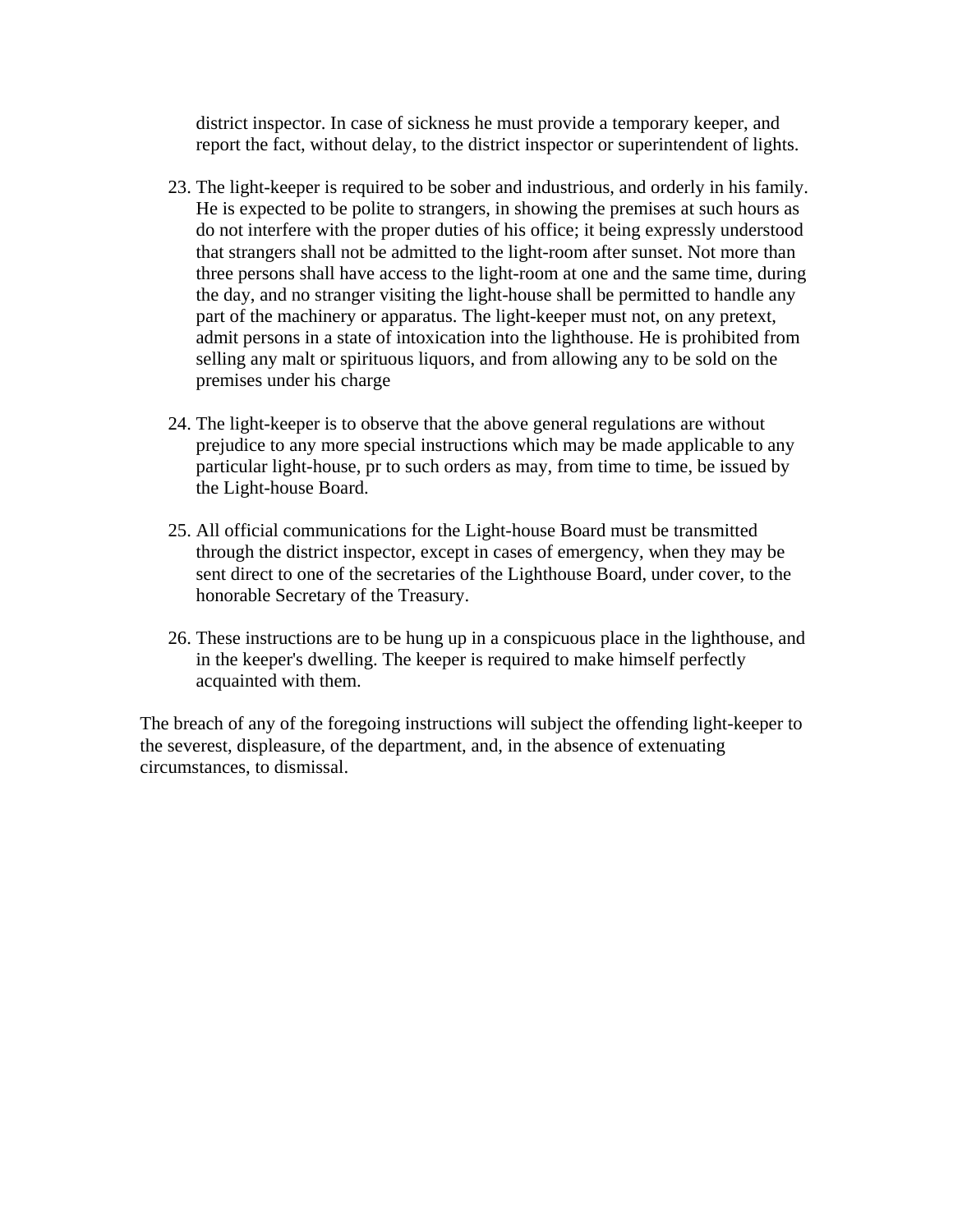## *Instructions for light-keepers of the United States.*

## STATIONS WITH TWO OR MORE KEEPERS.

- 1. The lamps shall be lighted punctually every day at sunset, and extinguished at sunrise.
- 2. The lamps shall be kept burning bright and clear every night from sunset to sunrise; and in order that the greatest degree of light may be uniformly maintained, the wicks must be trimmed every four hours, or oftener if necessary, and clean glass chimneys fitted on; and special care must be taken to cut the tops of the wicks exactly even, to produce a flame of uniform shape, free from smoky points.
- 3. The light-keepers shall keep a regular and constant watch in the light-room throughout the night; the first watch to commence at sunset. The light-keepers are to take the watches alternately, in such manner that he who has the first watch one night shall have the second watch the next night. The length or duration of the watch shall not, in ordinary cases, exceed four hours; but during the period between the months of September and March, (both inclusive,) the first watch shall change at eight o'clock. The watches shall at all times be so arranged as to have a change at midnight.
- 4. The principal keeper will be particular to note on his journal the time at which all lights usually visible from the lantern of his tower are lighted up; he will also specify the hour of the disappearance of any of them, and note at such times the condition of the weather and atmosphere.
- 5. At stations where there is only one light-room, the daily duty shall be laid out in two departments, and the light-keepers shall change from one department to the other every Sunday night. *First department*.—The light-keeper who has this department shall, immediately

after the morning watch, cleanse and polish the reflectors or refractors; he shall also thoroughly cleanse the lamps and carefully dust the chandelier. He shall, supply the burners with wicks, the lamps with oil, and shall have everything connected with the apparatus in a state of readiness for fighting up in the evening. *Second department*.—The light-keeper who has this department shall cleanse the glass of the lantern, lamp-glasses, copper and brass work, and utensils, the walls, floors, and balcony of the light-room, and the apparatus and machinery therewith connected, together with the tower stairs, passage, doors, and windows, from the light-room to the oil-cellar.

6. For the more effectual cleansing of the glass of the lantern, and management of the lamps at the time of lighting, both light-keepers shall be upon watch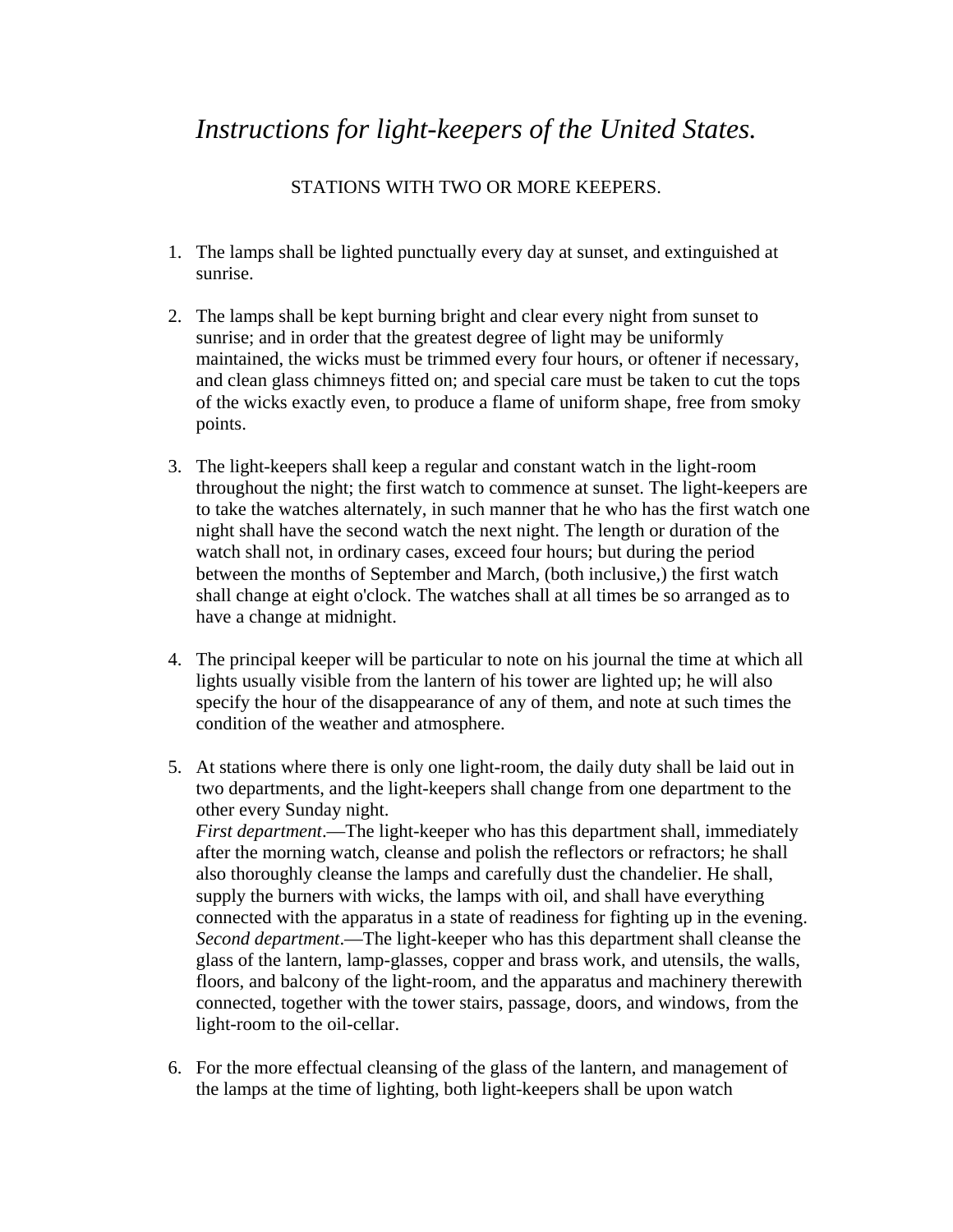throughout the first hour of the first watch every night during the winter period, between the first day of September and the last day of March, when they shall jointly do the duty of the lightroom during that hour. These changes to and from the double watch must be noted by the keepers in the monthly returns for September and April. The light-keepers must return to the light-house on all occasions, so as to be in time to attend the double watch at fighting time during the period above specified.

- 7. At those stations where there are two light-rooms and two keepers, each lightkeeper shall perform the entire duty of both departments in the light-room to which he may be specially assigned. But after the first hour of the first watch, the light-keeper who has charge of this watch shall perform the whole duty of trimming and attending the lights of both light-rooms till the expiration of his watch; and, in like manner, his successor in the watch shall perform the whole duty of both light-rooms during his watch.
- 8. At stations where there are a number of lights requiring more than two keepers, the duties shall, in the absence of special instructions, be apportioned in such manner as to equalize, as nearly as possible, the duties of all the keepers.
- 9. No light-keeper shall be exempted from keeping a regular watch, and performing a full-share of duty, except for sickness; in which case the fact must be entered on the journal, and reported to the district inspector without delay.
- 10. The plate-glass must be cleaned within and without, by night as well as by day, particularly from the drift snow and sleet, and the moisture which is liable to accumulate in the interior of the lantern.
- 11. The light-keeper on duty shall on no pretence whatever, during his watch, leave the light-room and balcony, except to call his relief, and at stations where there are two or more lights which require his visits during the watch.
- 12. The principal keepers of revolving lights are required to give their particular attention to the MOVABLE MACHINERY; to see that it is well cleaned in every part, and kept free from dust; well oiled with clockmakers' oil; uniform in its motions, without unnecessary friction of its parts; performs its revolutions regularly within the prescribed period of time; wound up at the expiration of regular intervals of time; the motive-weight rests during the day upon a support to relieve the machinery and cord; and that the CORD is not in danger of parting from long use.
- 13. When the frame on which the lamps and reflectors are placed is movable, care must be taken to place the lights in the same position every night, leaving the dark side towards that portion of the horizon which does not require to be lighted; and the reflectors and lamps must be kept firmly screwed to the frame, with the lips of the reflectors perpendicular to the horizon, except in cases where it is specially required that they should be slightly inclined.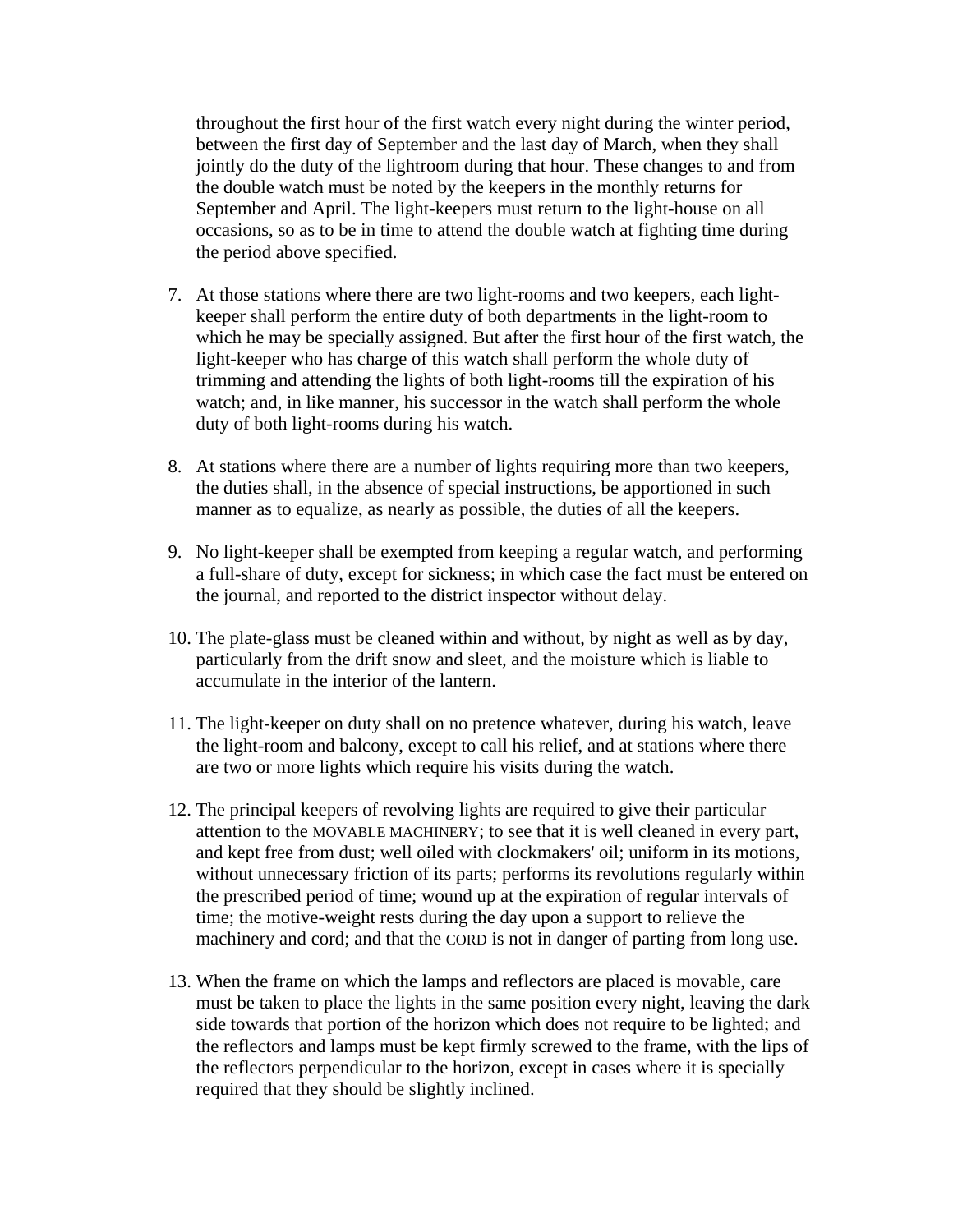- 14. Strict attention must be given to the ventilation of the lantern, taking care to keep the leeward ventilators sufficiently open to admit the requisite quantity of air to produce steady, clear, and bright lights.
- 15. The principal light-keeper is held responsible for the safety and good order of the stores, utensils, and apparatus of every description, and for everything being put to its proper use, and kept in its proper place. He shall take care that none of the stores or materials are wasted, and shall observe the strictest economy and the most careful management, yet so as to maintain, in every respect, the best possible light.
- 16. The principal light-keeper shall daily serve out the allowance of oil and other stores for the use of the light-room. The oil is to be measured by the assistant in sight of the principal light-keeper. The light-keepers are on no account to leave the turning-keys attached to the cranes of the oil-cisterns after drawing oil, but shall remove and deposite them on the tray beside the oil-measures, or hang them up in some safe and convenient place.
- 17. The light-keepers shall keep a daily journal of the quantity of oil expended, the routine of duty, and state of the weather, embodying any events of interest or importance relating to his duties that may occur. These shall be written in the journal-books to be kept at each station for the purpose, at the periods of the day when they occur, as they must on no account be trusted to memory. At the end of each quarter they shall make up and transmit to the district inspectors, under cover to the collector of the district, who is superintendent of lights, a return, which shall be an accurate copy of the journal for the preceding quarter.
- 18. The light-keepers are also required to take notice of any shipwrecks which shall happen within the vicinity of the light-house, and to enter an account thereof, according to the prescribed form, in a book furnished to each station for this purpose; and in such account they shall state, if practicable, whether the light was seen by any on board the shipwrecked vessel, and recognised by them, and how long it was seen before the vessel struck. A copy of this entry shall form the shipwreck return, and be forthwith forwarded to the inspector.
- 19. A book containing a note of the vessels passing each light-house shall be kept, and an annual schedule, showing the number of vessels in each month, shall be sent to, the district inspector.
- 20. The quarterly and shipwreck returns are to be written by the assistant, and the accompanying letters by the principal keeper. The whole shall be-carefully compared, and the addition of the columns tested by-both light-keepers, who shall also sign the same as correct, according to the printed form ; and the principal keeper shall transmit the same to the district inspector as prescribed, without unnecessary delay.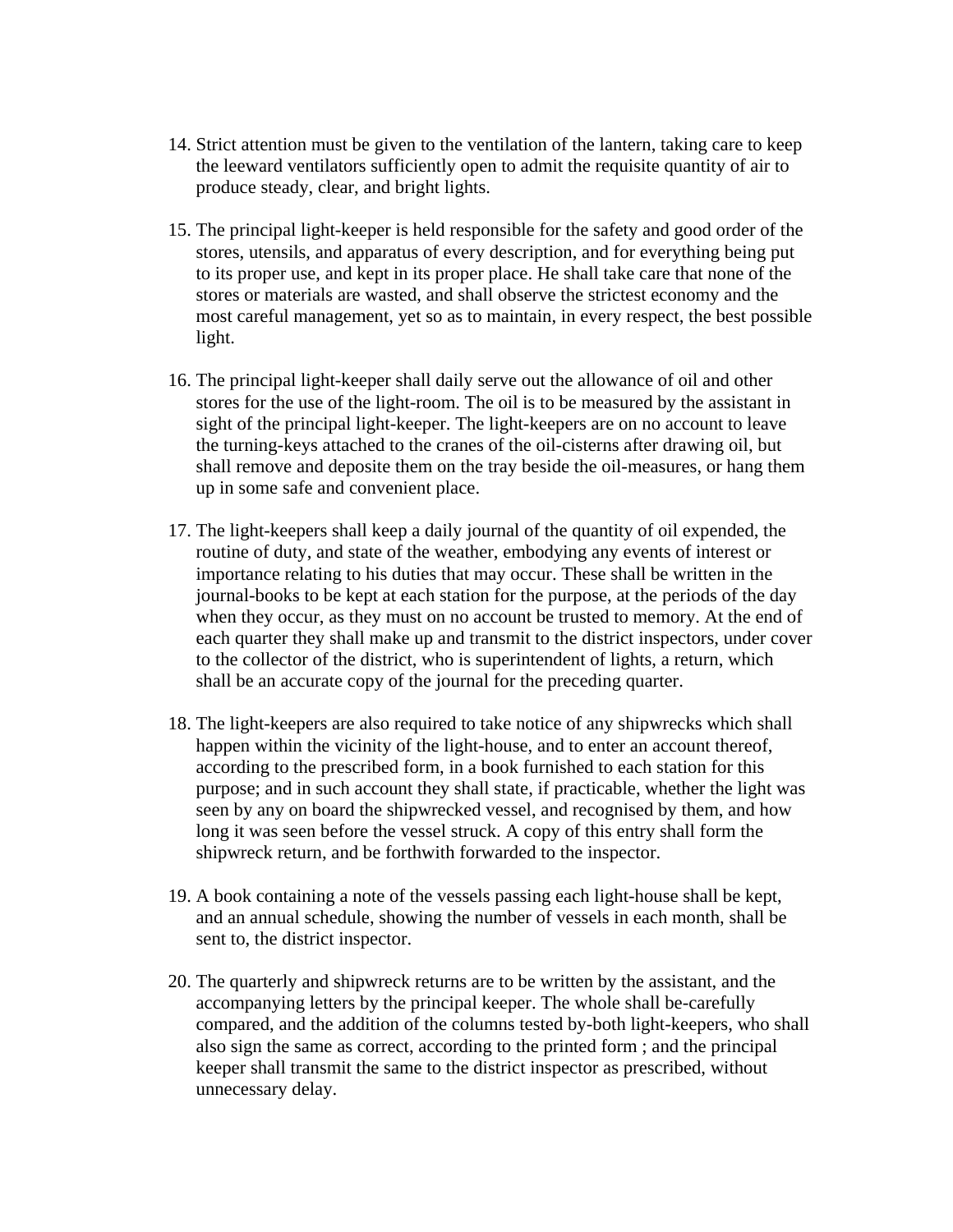- 21. The principal light-keeper is held responsible for the regularity of the watches throughput the night, for the cleanliness and good order of the reflecting or refracting apparatus, machinery, and utensils, and for the due performance of the whole duty of the light-room or lightrooms, as the case may be, whether performed by him personally or by the assistant.
- 22. The principal light-keeper is also held responsible for the good order and condition of everything belonging to the light-house establishment at the station under his charge, including the cleanliness of the apartments, passages, stairs, roofs, water-cisterns, wells, storerooms, workshops, privies, stables, ash-pits of the dwelling-houses, &c., &c.
- 23. The principal and assistant shall take especial care, at all times, that neither Lucifer matches, nor anything else which is easily ignited, lighted lamps, candles, or fires, be left anywhere in the premises, so as to endanger the public property by fire. The fire-buckets are to be kept in the most convenient place for use, and, when the weather will permit, filled with water ready for use, and they are on no account to be used for household purposes.
- 24. The light-keepers shall, under no circumstances, us Tripoli powder for cleaning the refractors, or silvered parts of the reflectors, nor any other cleaning materials than the rouge, whiting, buffskins, and cleaning-cloths, &c., furnished by direction of the Light-house Board, and for the purposes designated in the directions to light-keepers.
- 25. Each package or parcel of rouge and whiting must be examined by the keeper before using it, by rubbing between his fingers, to ascertain that it is free from grit and other impurities; and should it be found to be of bad quality, and calculated to injure the apparatus, it must not be used. The tripoli powder shall be employed exclusively for cleaning the backs of the reflectors, and other brass work of the apparatus.
- 26. The light-keepers shall endeavor to keep in good order and re-pair the dikes enclosing the light-house grounds, the landing-places and roads leading from thence to the light-house, and the drains therewith connected, together with all other things placed under their charge.
- 27. When stores of any kind are to be landed for the use of the light-house, the lightkeepers shall attend and give their assistance. The principal light-keeper must, upon these occasions, satisfy himself, as far as possible, of the quantity and condition of the stores received, which must be duly entered in the store-books and quarterly-return book.
- 28. The light-keepers are to make a report of the quality of the stores in the quarterly return for the quarter, immediately succeeding their receipt, and earlier should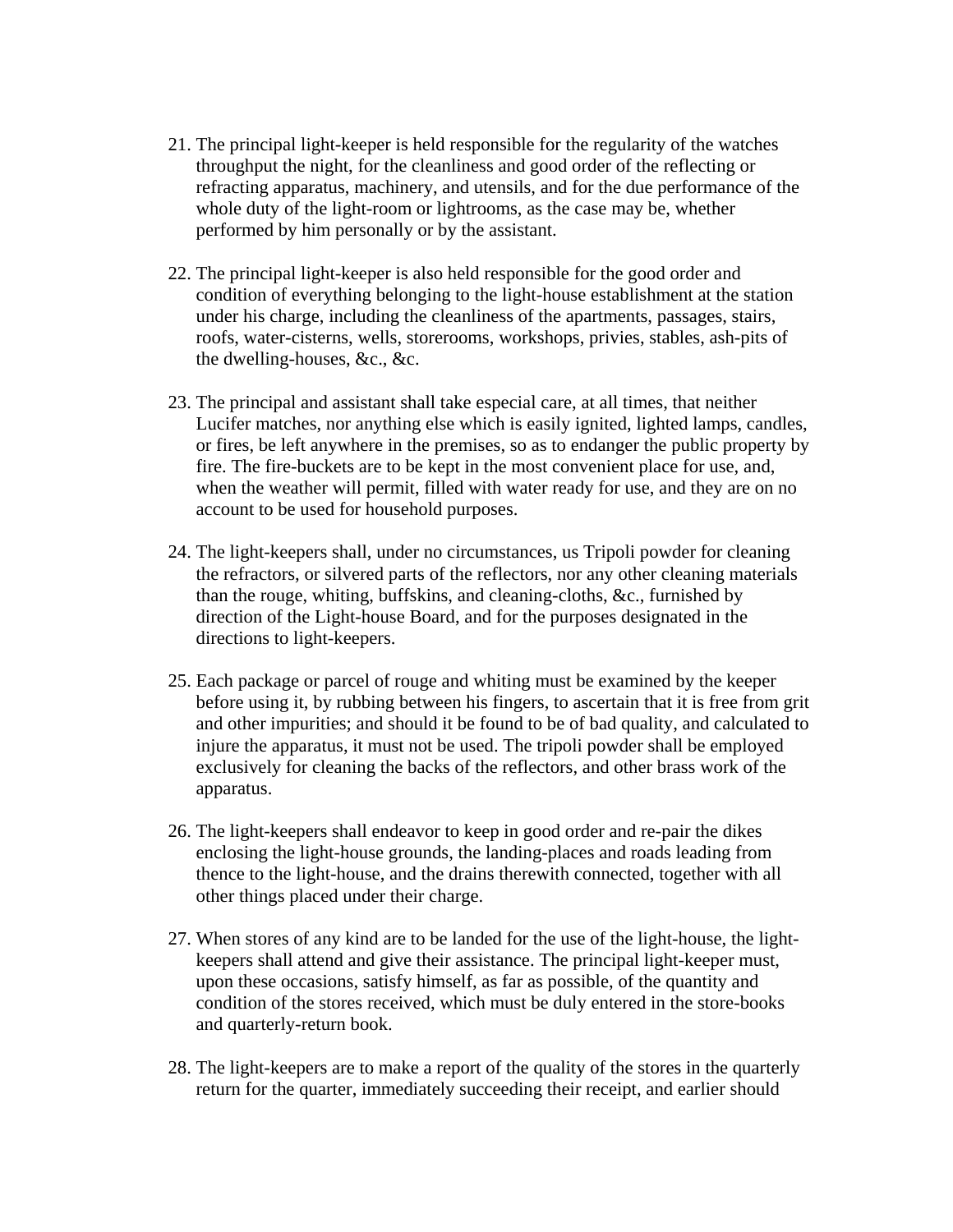circumstances render it necessary, and also for the fourth quarter annually; and this report must proceed upon special trial of the several cisterns of oil, and the other stores in detail, both at the time of receiving, them and after the experience of sufficient time to test them fully.

- 29. Should the supply of light-house stores at any time appear to the principal lightkeeper to be getting short, so as thereby to endanger, the regular appearance of the light, he shall immediately inform the district inspector, and, by prudent management of the lights, guard against a total consumption of the supplies before others can be received.
- 30. The light-keepers are prohibited from carrying on any trade or business, whatever which will take them from the premises, or in any other manner cause the neglect of their public duties.
- 31. The light-keepers have permission to go from home to draw their salaries, and also to attend public worship on Sunday, but on no other occasion without the permission of the district inspector. The assistant light-keepers, on all occasions of leave of absence, must consult the principal light-keeper as to the proper time for such leave, and obtain his consent; in like manner, the principal light keeper shall duly intimate his intention of going from home to the assistant light-keeper; it being expressly ordered that only one light-keeper shall be absent from the light-house at one and the same time.
- 32. While the principal light-keeper is absent, or is incapacitated for duty by sickness, the full charge of the light-room duty and of the premises shall devolve upon the assistant, who shall, in that case, have access to the keys of the light-room stores, and be held responsible in all respects as the principal light-keeper.
- 33. The light-keepers are required to be sober and industrious, and orderly in their families. They are expected to be polite to strangers, in showing the premises at such hours as do not interfere with the proper duties of their office; it being expressly understood that strangers shall not be admitted to the light-room after sunset. Not more than three persons shall have access to the light-room at one and the same time during the day, and no stranger visiting the light-house shall be permitted to handle any part of the machinery or apparatus. The light-keepers must not, on any pretext, admit persons in a state of intoxication into the lighthouse.
- 34. The principal light-keeper is prohibited from selling any malt or spirituous liquors, and from allowing any to be sold on the premises under his charge.
- 35. In the event of any neglect of duty on the part of any light-keeper, the other lightkeeper or light-keepers at the station shall give immediate notice of the circumstance to the district inspector, the party offending being permitted to send with the notice or report any explanations he may desire to make.